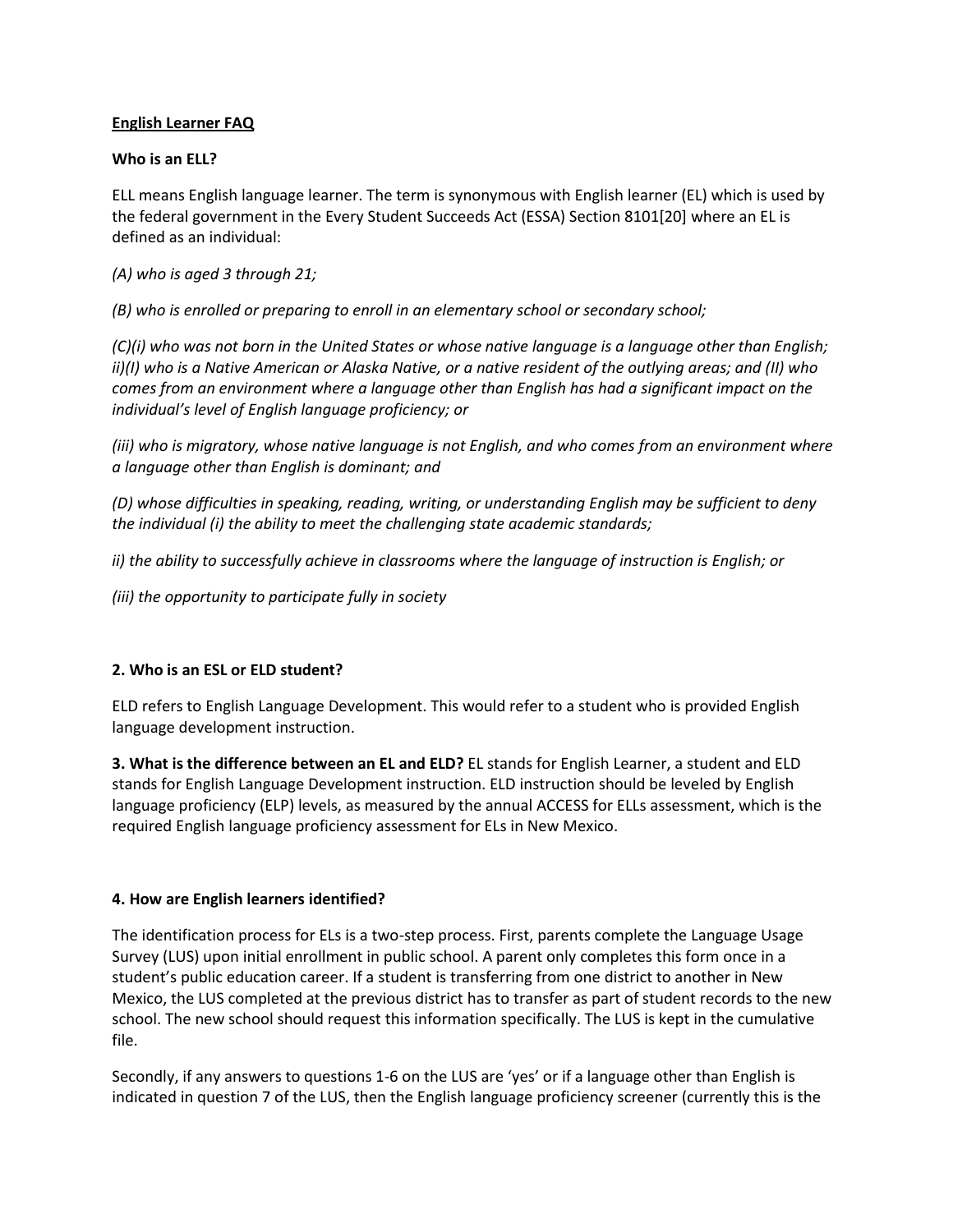W-APT) is administered to the student. Based o the W-APT results a student is either identified as an initial fluent English proficient student (IFEP) or as an English learner (EL). The W-APT results are kept in the cumulative file and are transferred as part of student records to schools the student attends.

For further information and resources on the EL identification process, please see the LUS Guidance Handbook in the following link:

[http://ped.state.nm.us/ped/BilingualDocs/ServingELs/NMLUS\\_Guidance\\_Handbook\\_12.23.16.pdf](http://ped.state.nm.us/ped/BilingualDocs/ServingELs/NMLUS_Guidance_Handbook_12.23.16.pdf)

**5. Where are the LUS and the W-APT results kept**? The LUS, the W-APT, and the ACCESS for ELLs results must be kept in the cumulative file and transfer as part of student records to the schools the student attends.

# **6. Can a student be identified as an English learner using a Teacher Observation Form?**

If it appears that a student is struggling academically and /or behaviorally, due to difficulties with English proficiency, a teacher observation form can be used as part of Tier 2 data collection. The SAT gathers other available data on the student, and develops a hypothesis regarding possible causes for the difficulties, and designs an individualized SAT intervention plan and/or behavior intervention plan for the student. If the frequent progress monitoring indicates that the difficulties are related to lack of English proficiency the SAT team can, in such a case, make the decisions to administer the W-APT English language proficiency screener to the student. A second language acquisition specialist should be part of the SAT team in such a case.

For further information concerning this process, please thee the Serving English Learners technical assistance manual in the following link:

[http://ped.state.nm.us/ped/BilingualDocs/ServingELs/BMEB\\_Serving%20ELs\\_TA\\_Manual\\_2016\\_Rev12.2](http://ped.state.nm.us/ped/BilingualDocs/ServingELs/BMEB_Serving%20ELs_TA_Manual_2016_Rev12.27.16.pdf) [7.16.pdf](http://ped.state.nm.us/ped/BilingualDocs/ServingELs/BMEB_Serving%20ELs_TA_Manual_2016_Rev12.27.16.pdf)

## **7. Does an ESL or ELD class have to be taught by an English Teacher who has a TESOL endorsement or can it be any teacher with a TESOL endorsement?**

Serving ELs is a federal requirement and EL teachers must be proficient in English and be provided appropriate training for serving ELs. A TESOL endorsement is not required to teach ELs, but it can serve as an indicator of proper training. The following offers further guidance on staffing an EL program and service:

1. Districts/schools must provide the personnel necessary to effectively implement EL programs.

2. Necessary personnel include teachers who are qualified to provide EL services, core-content teachers who are highly qualified in their field as well as trained to support EL students, and trained administrators who can evaluate these teachers.

3. Districts must provide adequate professional development and follow-up training in order to prepare EL program teachers and administrators to implement the EL program effectively.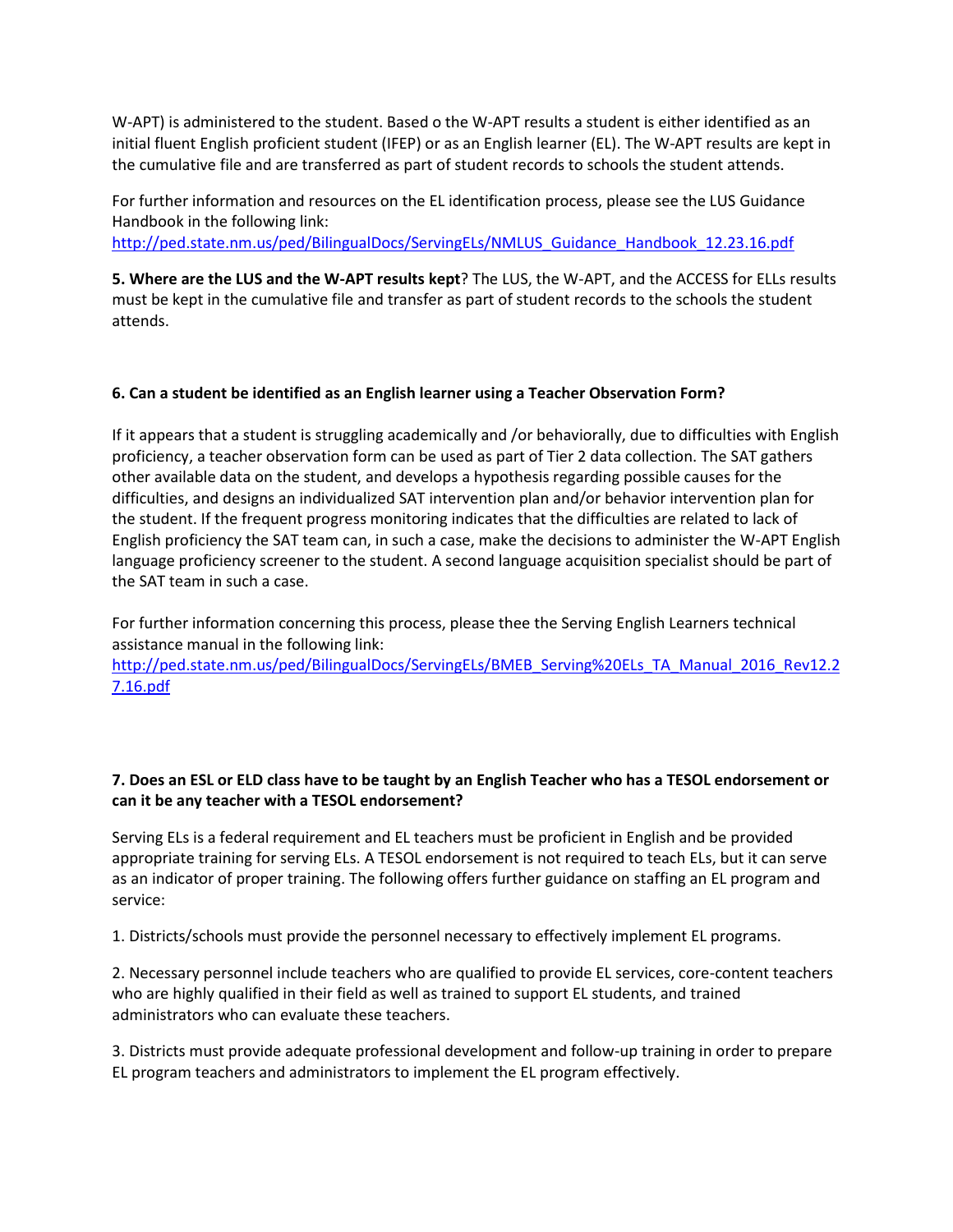4. Districts must ensure that administrators who evaluate EL program staff are adequately trained to meaningfully evaluate whether EL teachers are appropriately employing their training in the classroom in order for the EL program model to successfully achieve its educational objectives.

(EL Toolkit, chapter 3)

Please note: A TESOL endorsement may be required if serving ELs in a New Mexico state-funded bilingual multicultural education program (BMEP). For further information on BMEP licensure requirements, please see the link below.

[http://ped.state.nm.us/ped/BilingualDocs/education/BMEP\\_Licensure\\_Requirements.pdf](http://ped.state.nm.us/ped/BilingualDocs/education/BMEP_Licensure_Requirements.pdf)

## **8. What kind of services does a district/school have to provide English learners?**

a. The federal requirement is that a district must offer an EL program and service until an EL student is

1) proficient in English and

2) can participate meaningfully in the standard instructional programs without EL supports within a reasonable amount of time.

b. Such an EL program and service must meet the standards established in Castañeda v. Pickard: 1. It must be based on a sound educational theory.

2. Programs and practices must be reasonably calculated so that the program and service can be implemented effectively (including having the necessary resources).

3. The program must be evaluated for effectiveness to ensure it produces results within a reasonable period of time.

## **9. What does an EL program have to include?**

The two goals of an EL program are

- 1. Attaining English language proficiency
- 2. Meaningful access to the standard instructional program within a reasonable period of time.

## **Attaining English language proficiency**

For English language proficiency a district/school has to offer an ESL or ELD course depending on the English language proficiency (ELP) level of the student or a dedicated ELD block in elementary school that has to be at the minimum 45 minutes. An integrated ELD-ELA class can be offered to EL students whose overall score on the ACCESS for ELLs assessment is 4.5 or higher. The primary goal is learning English and learning content is secondary. *(Saunders, Goldenberg, Marcelletti, 2013)*

**Meaningful access to the standard instructional program within a reasonable period of time**

In order for EL student to learn grade-level content and thus have meaningful access to the standard instructional program all content area classes have to shelter instruction and offer language supports for EL student. Learning content is the primary goal and language is secondary. *(Saunders, Goldenberg, Marcelletti, 2013)*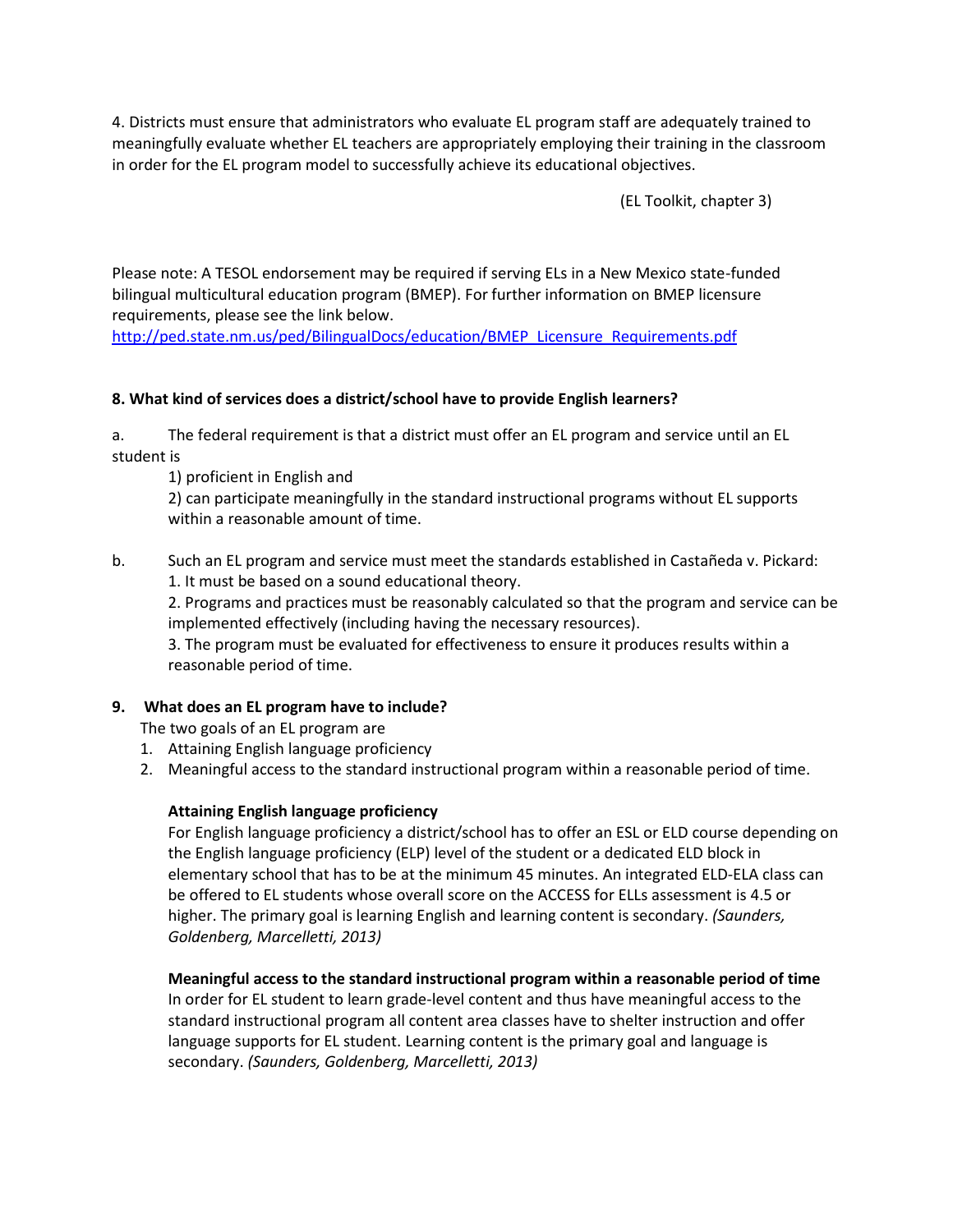**10. Can parents refuse to have their student take the ACCESS for ELLs assessment?** A parent *cannot* refuse the EL classification *nor t*he ACCESS for ELLs assessment. It is a parents' right to know that their child is becoming proficient in English and is able to have meaningful access to all content areas and courses. EL identification and exiting EL status stem from the Title VI of the Civil Rights Act of 1964 and are based on federal requirements. Students exit from EL status by scoring an overall (composite) score of 5.0 or higher on the ACCESS for ELLs assessment. Not taking the ACCESS for ELLs assessment denies a student the right to exit from EL status.

Please note: Districts/schools should provide support and guidance for parents throughout the EL identification process as described in the LUS Guidance Handbook in the link below. [http://ped.state.nm.us/ped/BilingualDocs/ServingELs/NMLUS\\_Guidance\\_Handbook\\_12.23.16.pdf](http://ped.state.nm.us/ped/BilingualDocs/ServingELs/NMLUS_Guidance_Handbook_12.23.16.pdf)

**11. What assessments does an EL student have to take?** In addition to the annual English language proficiency assessment, ACCESS for ELLs, an EL student like all students are assessed for academic achievement as follows pursuant to New Mexico Administrative Code (NMAC) 6.29.1.9L(1)-(2):

A student who has been in US schools under three years can be assessed in the home language of Spanish in language arts (SBA Spanish), in math ( PARCC Spanish math), and in science (SBA Spanish science). A student can receive a Testing in English waiver for testing in the home language of Spanish for the above mentioned tests if the districts request this through the Testing in English waiver process. This waiver is valid for one year and can be requested up two times. No more, than two waivers are allowed.

In order to be granted a Testing in English Waiver a student must be an EL and must have attended a US school for no more than five years including kindergarten. *Please note:* Students who are enrolled for the first year in a U.S. school may receive a language exemption from the standards based assessment for the reading subtest only. In this situation, the student's score on the ACCESS for ELLs assessment, if available, will be substituted for the reading score.

#### **12. Can students whose home language is Navajo receive a Testing in English Waiver?**

No. The Testing in English waiver is for tests in the home language of Spanish only, per New Mexico Administrative Code (NMAC) 6.29.1.9 L(1)-(2). However, an EL student can receive accommodations. For allowable accommodations for each assessment, please see the assessment vendor accommodations manuals. For further guidance on accommodation procedures, please see the 2015-2016 Student Assessment Accommodations Manual in the link below. An allowable accommodation should have been used in daily instruction for a sufficient period of time prior to testing for a student to become comfortable with it**.** A school-based team of at least three staff members who are familiar with the EL student's abilities and language needs, standardized test procedures, and valid ELL test accommodations Assessment accommodations are allowable changes in assessment administration that help an EL student access the content of the assessment without giving undue assistance. In most cases, assessment accommodations enable an EL student to overcome a language barrier. An allowable assessment accommodation **does not** alter the concept being measured.

[http://www.ped.state.nm.us/ped/AssessmentEvalDocs/TestCoordPres/2016/Accom%20Manual%20201](http://www.ped.state.nm.us/ped/AssessmentEvalDocs/TestCoordPres/2016/Accom%20Manual%202015%20-%202016%20Final.pdf) [5%20-%202016%20Final.pdf](http://www.ped.state.nm.us/ped/AssessmentEvalDocs/TestCoordPres/2016/Accom%20Manual%202015%20-%202016%20Final.pdf)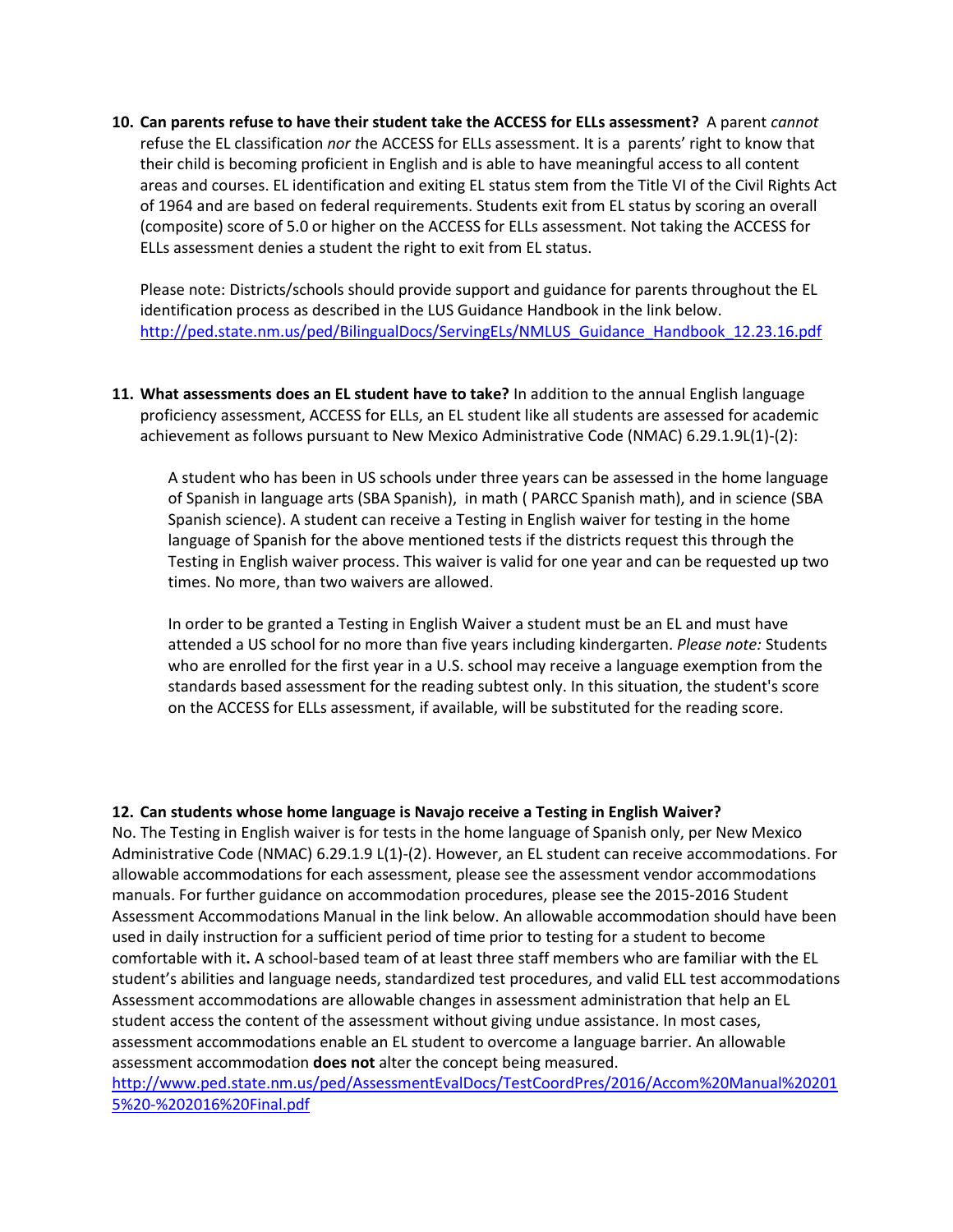- **13. Can a student who has scored an overall (composite) score of 5.1 on ACCESS for ELLs assessment still receive a Testing in English Waiver?** No. An overall score of 5.1 is on the ACCESS for ELLs assessment means that the student is proficient in English and therefore no longer classified as an EL. Students exit from EL status by scoring an overall (composite) score of 5.0 or higher on the ACCESS for ELLs assessment. A student who is no longer an EL cannot receive a Testing in English Waiver.
- **14. Do students with disabilities who are also ELs take the ACCESS for ELLs assessment?** Students with disabilities who are also English learners must receive services in both areas: language services as well as disability related services; neither service supersedes the other. A parent can decide to opt his/her child out of EL services but *not* out of the ACCESS for ELLs assessment. The student takes the ACCESS for ELLs assessment annually; any accommodations must be allowable under the ACCESS for ELLs assessment and written into the IEP or 504 Plan of the student. Students with cognitive disabilities who also take the NMAPA assessment can take the Alternate ACCESS assessment, if this is specified in the student's IEP. An IEP team for an EL student with a disability should include a second language acquisition specialist in order to ensure that all the needs of the student are being met. For further information please see the ELs in Special Education FAQ on our website in the link below.

## [http://ped.state.nm.us/ped/Bilingual\\_EL\\_FAQ.html](http://ped.state.nm.us/ped/Bilingual_EL_FAQ.html)

There is also great information on ELs with disabilities in the English Learner Tool Kit (by USDE) in the link below, specifically chapter 6. <http://www2.ed.gov/about/offices/list/oela/english-learner-toolkit/chap6.pdf>

You can also find further information on serving ELs in our Serving English Learners Technical Assistance Manual in the link below: [http://ped.state.nm.us/ped/BilingualDocs/Serving\\_ELs\\_TA\\_Manual\\_2016.pdf](http://ped.state.nm.us/ped/BilingualDocs/Serving_ELs_TA_Manual_2016.pdf)

**15. What is the process and what forms do we use to to monitor exited ELs?** Per NMAC 6.29.5.12 exited ELs (reclassified English proficient students—RFEPs) must be monitored for academic progress for two years. Each district creates their own monitoring system for RFEPs including documents used. Such documents inform the district of the effectiveness of the particular EL program(s) used at the district as well as how well the EL program(s) has created a basis for continued success for RFEPs. The English Learner Tool Kit has a chapter on monitoring and exiting ELs (chapter 8) as well as a chapter on serving ELs who opt out of EL programs with tools and resources. These are helpful in creating district/school documentation that works in ensuring that students succeed after exiting status or when opting out of EL services. The links to each chapter are below.

Chapter 8: 8.Monitoring and Exiting English Learners from EL Programs and Services <http://www2.ed.gov/about/offices/list/oela/english-learner-toolkit/chap8.pdf>